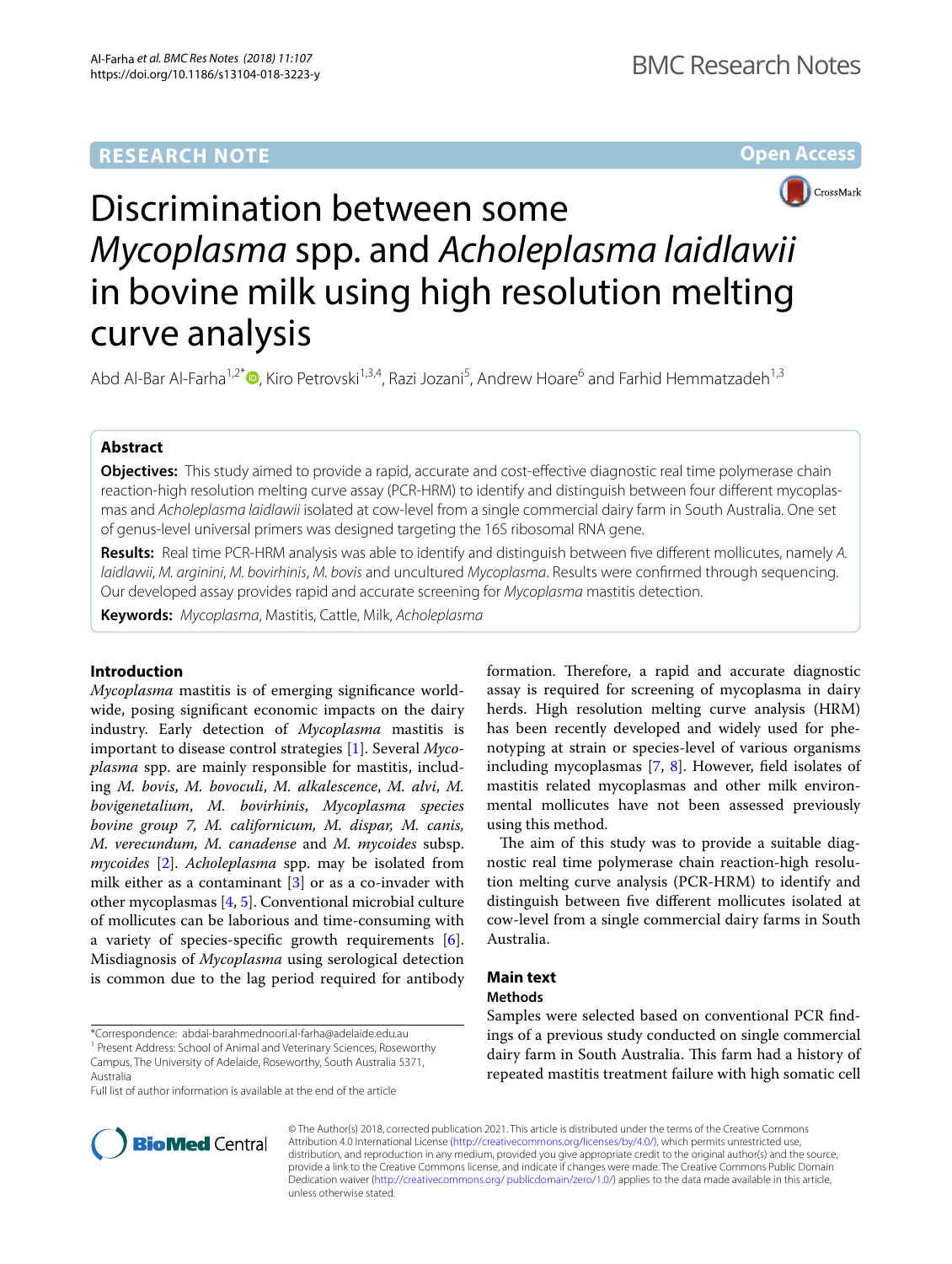count (SCC) and poor response to antimicrobials [[4\]](#page-2-3). Six isolates for each of the following species were selected in this study: *A. laidlawii*, *M. arginini*, *M. bovirhinis*, *M. bovis* and uncultured mollicutes. One set of genuslevel universal primers targeting the 16S rRNA gene was designed for real time-PCR. Forward primer Mol-F: GGC GAAYGGGTGAGTAACAC and reverse primer Mol-R: CATHGYCTTGGTRRGCYNTTA. The real time PCR mixture was prepared using HRM kit AccuMelt HRM SuperMix (Quantabio, Australia). DNA amplifcation was conducted in a 96 microplate (Illumina, San Diego, CA, USA). Each well contained 10  $\mu$ L reaction solution of 5  $\mu$ L HRM SuperMix, 1  $\mu$ L DNA template (approximately 20 ng), 1  $\mu$ L each primer (0.2 nmol) and 2  $\mu$ L nuclease free water (Qiagen, Germany). The reaction was conducted using an Illumina Thermal Cycler with preheating activation for 2 min followed by 40 PCR cycles of three steps: denaturation at 95 °C for 15 s, annealing at 60 °C for 45 s, then extension at 72 °C for 15 s. HRM was performed at 55–95 °C at the rate of 0.1 °C. Results were analysed via EcoStudy software (version 5.0, Illumina). PCR products were subject to electrophoresis in 1.5% agarose gels and visualised by staining with Gel Red. PCR products from the 16S rRNA gene were submitted to the Australian Genome Research Facility Ltd (AGRF, Adelaide, South Australia) for Sanger sequencing. Each fragment was sequenced in forward and reverse directions. To reconstitute the sequence, forward and reverse sequences were edited and assembled using BioEdit package v.7.0.4.1. Edited sequences were blasted against existing sequences in GeneBank using the basic local alignment search tool (BLAST) [\(http://blast.ncbi.nlm.](http://blast.ncbi.nlm.nih.gov/Blast.cgi) [nih.gov/Blast.cgi\)](http://blast.ncbi.nlm.nih.gov/Blast.cgi) and nucleotide sequences from relevant *Mycoplasma* strains were used as reference strains for nucleotide alignments using ClustalW program version 2.

### **Results**

Five diferent mollicutes, *A. laidlawii, M. arginini, M. bovirhinis, M. bovis* and uncultured mollicutes, produced normalised and derivative melt curves (Fig. [1\)](#page-1-0). *A. laidlawii* (Accession No. LC201977.1) generated one melting peak at 81.2 °C, *M. arginini* (Accession No. LC158832.1) generated two melting peaks at 88.5 and 84.7 °C. *M. bovirhinis* (Accession No. AP018135.1) generated three melting peaks at 85.7, 77.6 and 88.2 °C. *M. bovis* (Accession No. KX462439.1) generated two melting peaks at 77.6 and 85.2 °C. Uncultured *Mycoplasma* spp. (Accession No. LT679634.1) generated one melting peak at 83.9 °C.

## **Discussion**

While conventional culture, the traditional method for mollicute detection, imposes technical challenges in distinguishing between milk pathogenic and saprophytic mollicutes, our study indicated that real time PCR-HRM assay provides a sensitive, rapid and cost-efective screening method to identify and discriminate between

<span id="page-1-0"></span>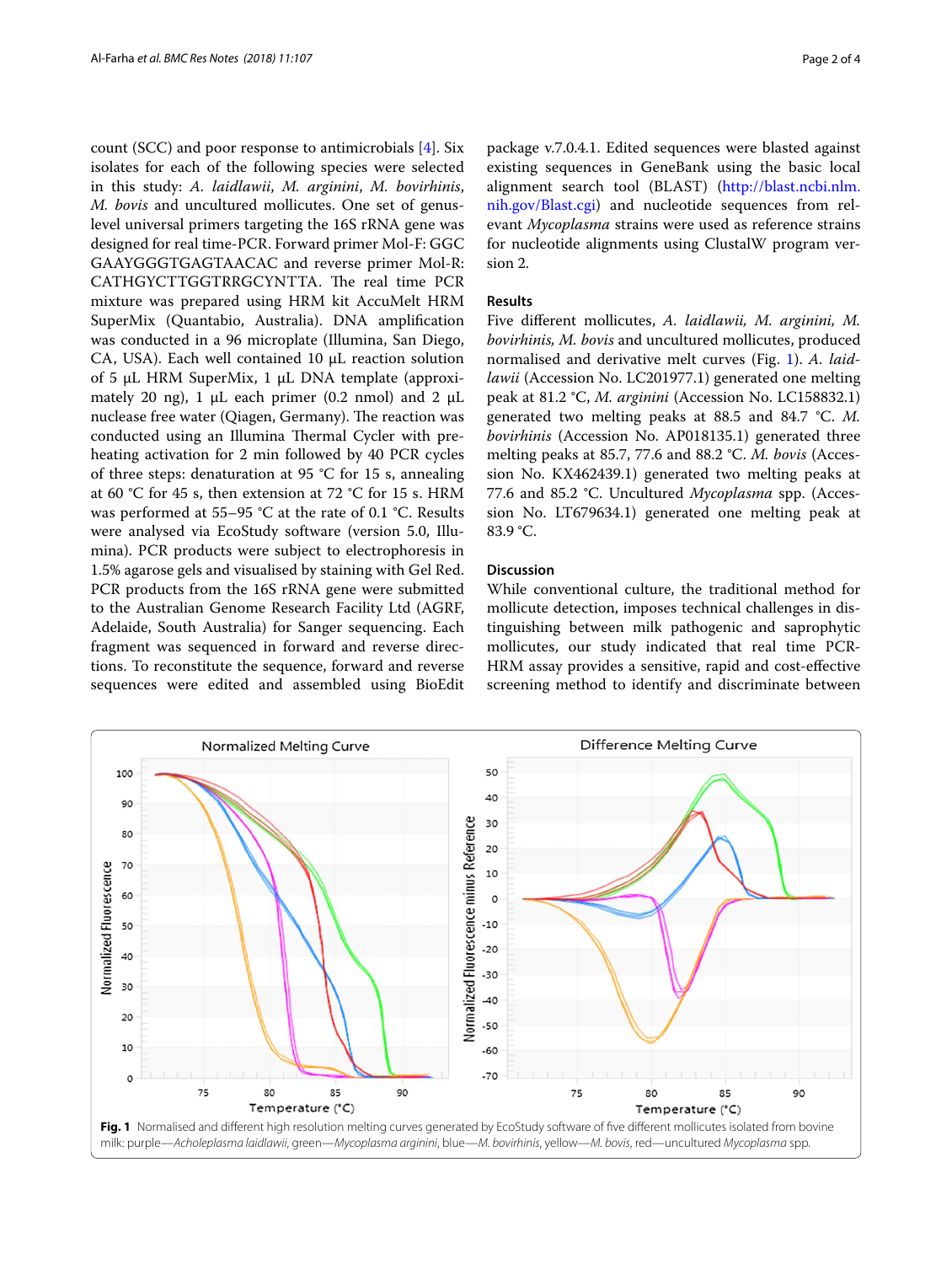some pathogenic and environmental mollicutes isolated from milk DNA. Efects of some of these mollicutes on SCC and milk composition have been previously studied [[4\]](#page-2-3). We considered SCC as the crucial factor that discriminates between contagious and environmental mollicutes. *M. bovis* was widely reported as a main mastitis causing *Mycoplasma* [\[9](#page-2-8), [10](#page-2-9)]. Inconsistent results have been reported regarding involvement of *M. arginini, M. bovirhinis* and *A. laidlawii* in bovine mastitis, particularly with co-infection *Mycoplasma* mastitis [[5](#page-2-4), [11](#page-2-10), [12](#page-2-11)]. However, several studies indicate these mollicutes are not signifcant pathogens [[3,](#page-2-2) [13](#page-2-12)].

Melting profle, introduced in 2002, is widely used for genotyping a wide range of microorganisms  $[14-17]$  $[14-17]$  $[14-17]$ . HRM-based assay describes correlation between temperature and DNA extent of denaturation  $[18]$ . The variety of melting temperatures for diferent species is attributed to DNA length, sequencing and GC content [[14\]](#page-3-0). In summary, as an alternative to sequencing, our developed real time PCR-HRM assay ofered a rapid, low-cost and simple discriminative method to distinguish between some mastitis causing pathogenic mycoplasmas and other saprophytic mollicutes in bovine milk. This method was useful for screening of *Mycoplasma* mastitis and can be extended to identify more mollicutes species.

## **Limitations**

One of the limitations of HRM-based analysis in *Mycoplasma* mastitis detection is the inability to detect co-infection cases due to amplimer concentration differences and the requirement of separation each individual amplicon  $Tm$  [\[18](#page-3-2)]. Primers used in this study were designed to target more spp. of major *Mycoplasma*-causing mastitis in dairy herds. However, in this study, we used only feld isolates of fve diferent mollicutes.

#### **Abbreviations**

HRM: high resolution melt; PCR: polymerase chain reaction; SCC: somatic cell count.

#### **Authors' contributions**

AAA, FH and KP participated in the study design and coordination. AAA, KP and AH contributed to sample collection. AAA and FH contributed in sample processing and real time PCR in the PC2 laboratory. RJ designed the primers for HRM analysis All authors were involved in drafting the manuscript, corrected. All authors read and approved the fnal manuscript.

#### **Author details**

Present Address: School of Animal and Veterinary Sciences, Roseworthy Campus, The University of Adelaide, Roseworthy, South Australia 5371, Australia. 2 Mosul Technical Institute, Technical Foundation, Northern Technical University, Mosul 41000, Iraq. <sup>3</sup> Australian Centre for Antimicrobial Resistance Ecology, The University of Adelaide, Adelaide, South Australia 5000, Australia. 4 Davies Centre, School of Animal and Veterinary Sciences, The University of Adelaide, Roseworthy, South Australia 5371, Australia.<sup>5</sup> Department of Veterinary Clinical Sciences, University of Tabriz, Tabriz 51666-14766, Iran. <sup>6</sup> South East Vets, Mt Gambier, South Australia 5290, Australia.

#### **Acknowledgements**

The authors would like to express their special thanks to the farmer and farm staff for their cooperation and interest in the study.

#### **Competing interests**

The authors declare that they have no competing interests.

#### **Availability of data and materials**

The datasets generated during and/or analysed during the current study are available from the corresponding author on reasonable request.

#### **Consent to publish**

Not applicable.

#### **Ethics approval and consent to participate**

Not applicable. Samples were collected by feld veterinary support as a part of the mastitis investigation as per farmer request and no Animal Ethics application was required (Australian code for the care and use of animals for scientifc purposes, 8th edition, 2013).

#### **Funding**

The frst author was partially funded by The Higher Committee for Education Development in Iraq in form of a scholarship. All field and laboratory procedures were fnancially supported by the University of Adelaide.

#### **Publisher's Note**

Springer Nature remains neutral with regard to jurisdictional claims in published maps and institutional afliations.

Received: 30 December 2017 Accepted: 1 February 2018 Published online: 07 February 2018

#### **References**

- <span id="page-2-0"></span>1. Kirk JH, Lauerman LH, Roberts C. *Mycoplasma* mastitis in dairy cows. Compend Contin Educ Pract Vet. 1994;16(4):541–52.
- <span id="page-2-1"></span>2. Nicholas R, Ayling R, McAulife L. *Mycoplasma* mastitis. Vet Rec. 2007;160(11):382 **(author reply 383)**.
- <span id="page-2-2"></span>3. Boonyayatra S, Fox LK, Gay JM, Sawant A, Besser TE. Discrimination between *Mycoplasma* and *Acholeplasma* species of bovine origin using digitonin disc difusion assay, nisin disc difusion assay, and conventional polymerase chain reaction. J Vet Diagn Investig. 2012;24(1):7–13.
- <span id="page-2-3"></span>4. Al-Farha AAB, Hemmatzadeh F, Khazandi M, Hoare A, Petrovski K, Evaluation of efects of *Mycoplasma* mastitis on milk composition in dairy cattle from South Australia. BMC Vet Res. 2017;13(1):351.
- <span id="page-2-4"></span>5. Counter DE. A severe outbreak of bovine mastitis associated with *Mycoplasma bovigenitalium* and *Acholeplasma laidlawii*. Vet Rec. 1978;103(7):130–1.
- <span id="page-2-5"></span>6. Hahn RG, Kenny GE. Diferences in arginine requirement for growth among arginine-utilizing *Mycoplasma* species. J Bacteriol. 1974;117(2):611–8.
- <span id="page-2-6"></span>7. Ghorashi SA, Noormohammadi AH, Markham PF. Diferentiation of *Mycoplasma gallisepticum* strains using PCR and high-resolution melting curve analysis. Microbiology. 2010;156(Pt 4):1019–29.
- <span id="page-2-7"></span>8. Rebelo AR, Parker L, Cai HY. Use of high-resolution melting curve analysis to identify *Mycoplasma* species commonly isolated from ruminant, avian, and canine samples. J Vet Diagn Investig. 2011;23(5):932–6.
- <span id="page-2-8"></span>9. Aebi M, van den Borne BH, Raemy A, Steiner A, Pilo P, Bodmer M. *Mycoplasma bovis* infections in Swiss dairy cattle: a clinical investigation. Acta Vet Scand. 2015;57:10.
- <span id="page-2-9"></span>10. Kunkel JR. Isolation of *Mycoplasma bovis* from bulk milk. Cornell Vet. 1985;75(3):398–400.
- <span id="page-2-10"></span>11. Szacawa E, Niemczuk K, Dudek K, Bednarek D, Rosales R, Ayling R. *Mycoplasma bovis* infections and co-infections with other *Mycoplasma* spp. with diferent clinical manifestations in afected cattle herds in eastern region of Poland. Bull Vet Inst Pulawy. 2015;59(3):331–8.
- <span id="page-2-11"></span>12. González RN, Wilson DJ. Mycoplasmal mastitis in dairy herds. Vet Clin N Am Food Anim Pract. 2003;19(1):199–221.
- <span id="page-2-12"></span>13. Jasper D, Dellinger J, Rollins M, Hakanson H. Prevalence of mycoplasmal bovine mastitis in California. Am J Vet Res. 1979;40(7):1043–7.